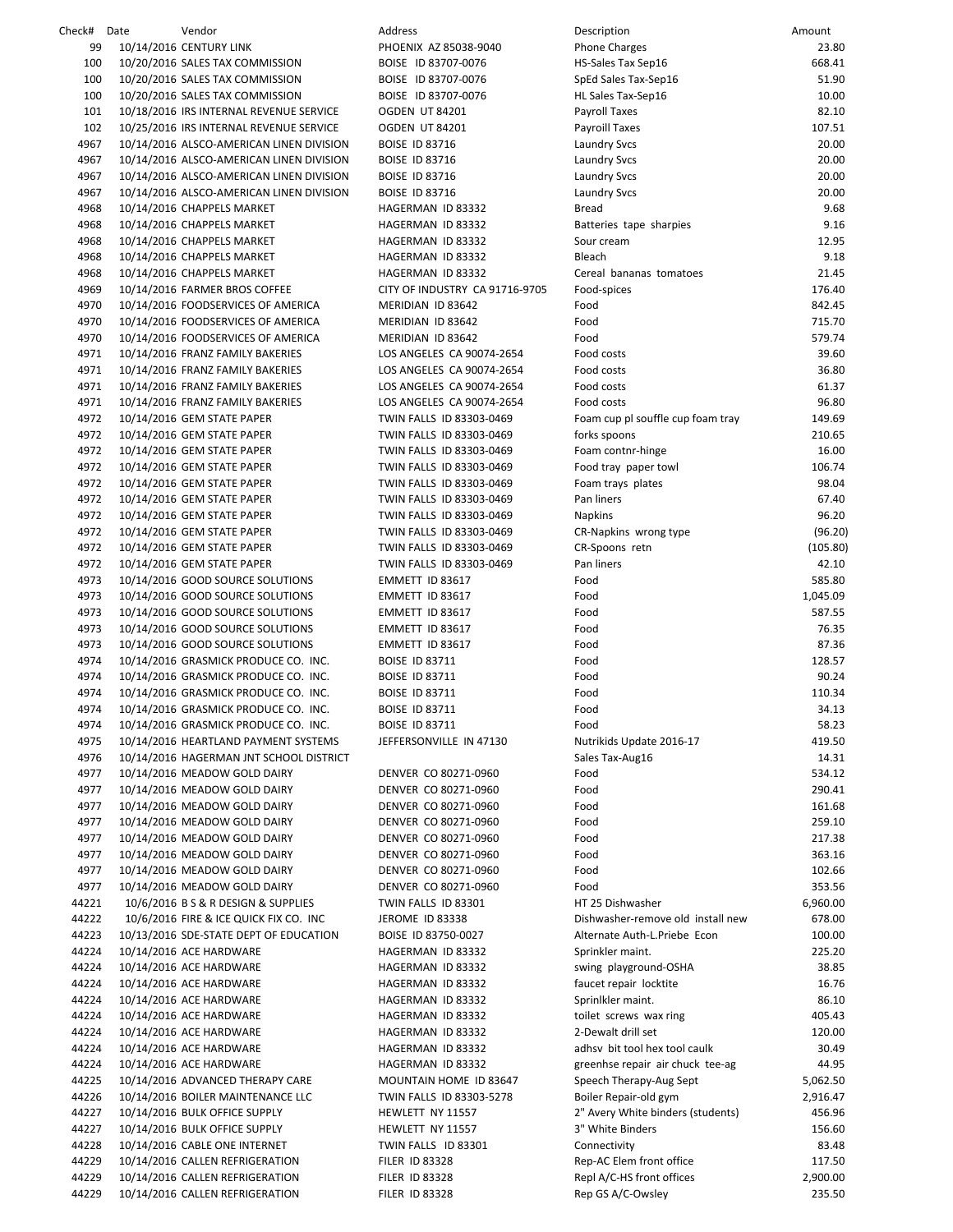44229 10/14/2016 CALLEN REFRIGERATION FILER ID 83328 Repl GS A/C 44230 10/14/2016 CASH HAGERMAN ID 83332 Postage‐GS 60.00 44230 10/14/2016 CASH HAGERMAN ID 83332 Postage‐HS 60.00 44231 10/14/2016 CENTURY LINK PHOENIX AZ 85038-9040 P 44231 10/14/2016 CENTURY LINK PHOENIX AZ 85038-9040 P 44232 10/14/2016 CITY OF HAGERMAN HAGERMAN ID 83332 W 44232 10/14/2016 CITY OF HAGERMAN HAGERMAN ID 83332 W 44232 10/14/2016 CITY OF HAGERMAN HAGERMAN HAGERMAN ID 83332 W 44232 10/14/2016 CITY OF HAGERMAN HAGERMAN ID 83332 V 44233 10/14/2016 COMPUTERS FOR KIDS INC BOISE ID 83709 3 44234 10/14/2016 CONNIE VAN KLEECK OTR/L GOOINDG ID 83330 O 44235 10/14/2016 CROPKING LODI OH 44254 Dasher tomato 250pack 161.1 9 44235 10/14/2016 CROPKING LODI OH 44254 Cube 10 x 10 4 56.86 44236 10/14/2016 GREAT AMERICA FINANCIAL SVCS DALLAS TX 75266-0831 HS 44236 10/14/2016 GREAT AMERICA FINANCIAL SVCS DALLAS TX 75266-0831 G 44237 10/14/2016 RAY HOFFMANN HAGERMAN ID 83332 M 44237 10/14/2016 RAY HOFFMANN HAGERMAN ID 83332 M 44237 10/14/2016 RAY HOFFMANN HAGERMAN ID 83332 M 44238 10/14/2016 IDAHO POWER COMPANY BOISE ID 83721-0030 P 44238 10/14/2016 IDAHO POWER COMPANY BOISE ID 83721-0030 P 44238 10/14/2016 IDAHO POWER COMPANY BOISE ID 83721-0030 P 44238 10/14/2016 IDAHO POWER COMPANY BOISE ID 83721-0030 P 44238 10/14/2016 IDAHO POWER COMPANY BOISE ID 83721-0030 P 44238 10/14/2016 IDAHO POWER COMPANY BOISE ID 83721-0030 P 44239 10/14/2016 ID SCHOOL DISTRICT COUNCIL BOISE ID 83705-1501 UNEMPLOYER 44240 10/14/2016 IT - INTEGRATED TECHNOLOGIES TWIN FALLS ID 83303-1843 C 44240 10/14/2016 IT - INTEGRATED TECHNOLOGIES TWIN FALLS ID 83303-1843 C 44240 10/14/2016 IT - INTEGRATED TECHNOLOGIES TWIN FALLS ID 83303-1843 C 44241 10/14/2016 MARK KRESS HAGERMAN ID 83332 B 44241 10/14/2016 MARK KRESS NEWSLAU HAGERMAN ID 83332 NEWSLAU 44242 10/14/2016 LAMPO GROUP LLC BRENTWOOD TN 37027 P 44242 10/14/2016 LAMPO GROUP LLC BRENTWOOD TN 37027 F 44242 10/14/2016 LAMPO GROUP LLC BRENTWOOD TN 37027 5 44243 10/14/2016 NATL GEOGRAPHY BEE BOSTON MA 02241-7123 G 44244 10/14/2016 OFFICE DEPOT CHICAGO IL 60680-1040 P 44244 10/14/2016 OFFICE DEPOT CHICAGO IL 60680-1040 C 44244 10/14/2016 OFFICE DEPOT CHICAGO IL 60680-1040 S 44244 10/14/2016 OFFICE DEPOT CHICAGO IL 60680-1040 B 44244 10/14/2016 OFFICE DEPOT CHICAGO IL 60680-1040 P 44244 10/14/2016 OFFICE DEPOT CHICAGO IL 60680-1040 H 44244 10/14/2016 OFFICE DEPOT CHICAGO IL 60680-1040 2 44244 10/14/2016 OFFICE DEPOT CHICAGO IL 60680-1040 L 44244 10/14/2016 OFFICE DEPOT CHICAGO IL 60680-1040 A 44244 10/14/2016 OFFICE DEPOT CHICAGO IL 60680-1040 S 44244 10/14/2016 OFFICE DEPOT CHICAGO IL 60680-1040 T 44244 10/14/2016 OFFICE DEPOT CHICAGO IL 60680-1040 P 44245 10/14/2016 PRO ACTIVE ADVANTAGE LLC HAGERMAN ID 83332 B 44245 10/14/2016 PRO ACTIVE ADVANTAGE LLC BAGERMAN ID 83332 B 44245 10/14/2016 PRO ACTIVE ADVANTAGE LLC BAGERMAN ID 83332 B 44246 10/14/2016 PBS-PROGRESSIVE BEHAVIOR SYSTE RUPERT ID 83350 B 44246 10/14/2016 PBS-PROGRESSIVE BEHAVIOR SYSTE RUPERT ID 83350 B 44246 10/14/2016 PBS-PROGRESSIVE BEHAVIOR SYSTE RUPERT ID 83350 B 44246 10/14/2016 PBS-PROGRESSIVE BEHAVIOR SYSTE RUPERT ID 83350 B 44247 10/14/2016 RED LION DOWNTOWNER BOISE ID 83702 RM 44248 10/14/2016 SCHOOL SPECIALTY-WI APPLETON WI 54912-1579 16 44249 10/14/2016 SYRINGA NETWORKS LLC BOISE ID 83713 Internet Connection Internet Connection Internet Connectivity Internet Connectivity 1,195.000 Internet Connectivity Internet Connectivity 1,195.000 Internet Connectivity 44250 10/14/2016 TREASURE VALLEY COFFEE INC BOISE ID 83713 7 44250 10/14/2016 TREASURE VALLEY COFFEE INC BOISE ID 83713 66 44251 10/14/2016 US BANKCORP CARD SVCS INC FARGO ND 58125-6343 am 44251 10/14/2016 US BANKCORP CARD SVCS INC FARGO ND 58125-6343 am 44251 10/14/2016 US BANKCORP CARD SVCS INC FARGO ND 58125-6343 44251 10/14/2016 US BANKCORP CARD SVCS INC FARGO ND 58125-6343 amazon: 44251 10/14/2016 US BANKCORP CARD SVCS INC FARGO ND 58125-6343 amazon: 44251 10/14/2016 US BANKCORP CARD SVCS INC FARGO ND 58125-6343 amazon: 14251 10/14/2016 US BANKCORP CARD SVCS INC FARGO ND 58125-6343 amazon: 116 44251 10/14/2016 US BANKCORP CARD SVCS INC FARGO ND 58125-6343 am 44251 10/14/2016 US BANKCORP CARD SVCS INC FARGO ND 58125-6343 am 44251 10/14/2016 US BANKCORP CARD SVCS INC FARGO ND 58125-6343 among to Program 19.299 am 44251 10/14/2016 US BANKCORP CARD SVCS INC FARGO ND 58125-6343 amazon: 3 44251 10/14/2016 US BANKCORP CARD SVCS INC FARGO ND 58125-6343 amazon: 1 10/14/2016 US BANKCORP CARD SVCS INC 44251 10/14/2016 US BANKCORP CARD SVCS INC FARGO ND 58125-6343 am 44251 10/14/2016 US BANKCORP CARD SVCS INC FARGO ND 58125-6343 amazon: 1 amazon: 1 Wireless Adaptor 1 44251 10/14/2016 US BANKCORP CARD SVCS INC FARGO ND 58125-6343 amazon: Headphones and F

| epl GS A/C-Kast                                                                        | 1,322.50         |
|----------------------------------------------------------------------------------------|------------------|
| ostage-GS                                                                              | 60.00            |
| ostage-HS                                                                              | 60.00            |
| hone Charges<br>hone Charges                                                           | 443.32<br>91.88  |
| Vater & Sewer-Ag                                                                       | 100.87           |
| Vater & Sewer-HS                                                                       | 310.69           |
| Vater & Sewer-Gym                                                                      | 86.98            |
| Vater & Sewer-GS                                                                       | 145.09           |
| -Laptops w/10-key                                                                      | 375.00           |
| <b>Ccupational Therapy Svcs</b>                                                        | 247.50           |
| asher tomato 250pack                                                                   | 161.19           |
| ube 10 x 10 4                                                                          | 56.86            |
| <b>S-copier lease</b>                                                                  | 155.00<br>155.00 |
| S-copier lease<br>Alg Boise-Fed Program Dir. mtg                                       | 76.00            |
| Aeal Fed Program Dir. mtg                                                              | 7.83             |
| Alg Twin Falls-MV Counselor mtg                                                        | 30.40            |
| ower-Gym                                                                               | 258.57           |
| ower-Lights                                                                            | 94.89            |
| ower-GS                                                                                | 1,730.43         |
| ower-GS                                                                                | 1,651.60         |
| ower-Ag                                                                                | 281.92           |
| ower-Pumps<br>Inemployment Monitoring-Q3 2016                                          | 159.27<br>38.75  |
| opier Maint-HS SpEd                                                                    | 66.20            |
| opier Maint-GS                                                                         | 344.82           |
| opier Maint-HS                                                                         | 245.79           |
| SU Supt. Web Classes                                                                   | 2,520.00         |
| Aileage-Supt Mtgs Boise                                                                | 152.00           |
| rint Tchr Guid w/CD                                                                    | 199.99           |
| oundations 5-disc set                                                                  | 199.99           |
| -HS Student Text                                                                       | 99.95            |
| ieo Bee Grades 4-6<br>aper Cardstock                                                   | 100.00<br>27.86  |
| orrect Tape Pencils Lead Highligh                                                      | 12.91            |
| ticky notes flags staples divid                                                        | 16.46            |
| Ik Tricolor Ink Cartridges                                                             | 75.49            |
| ens Sticky notes                                                                       | 22.66            |
| L-Box security envelopes                                                               | 15.33            |
| -Catalog Envelopes (Brd pkts)                                                          | 24.48            |
| egal Pads                                                                              | 5.59             |
| stro-Green Copy Paper.                                                                 | 8.30             |
| tapler<br>oner Cartridge                                                               | 22.99<br>36.93   |
| ost It Notes-Karen                                                                     | 4.60             |
| ehavior Svcs                                                                           | 3,504.00         |
| ehavior Svcs                                                                           | 3,306.75         |
| ehavior Svcs                                                                           | 90.00            |
| ehavior Svcs                                                                           | 1,072.50         |
| ehavior Svcs                                                                           | 1,089.00         |
| ehavior Svcs                                                                           | 1,072.50         |
| ehavior Svcs<br>m Fed Programs Dir. Mtg-R. Hoffm                                       | 1,617.00         |
| 6-Beige 16" Chairs (Gibson)                                                            | 89.00<br>868.84  |
| nternet Connectivity                                                                   | 1,195.00         |
| -Water/Modulars                                                                        | 38.50            |
| -Water/Modulars                                                                        | 33.00            |
| mzn:Easy Spanish Phrase Bk                                                             | 2.00             |
| mzn:1 Jamsa C++ bk                                                                     | 5.24             |
| mzn:2-ScanDisk Memory Card                                                             | 43.02            |
| mzn:1-Battery Chrgr Kit Canon cam                                                      | 17.99            |
| mzn:2-SanDisk 32gb Memory Card                                                         | 23.58            |
| mzn:2-Canon Chgr Kit<br>mzn: 11-Introductory Chemistry Bk                              | 33.98            |
|                                                                                        |                  |
|                                                                                        | 86.50            |
|                                                                                        | 99.96<br>4.91    |
|                                                                                        | 19.29            |
| mzn:Power Supply<br>mzn:1 Jamsa C++ Bk<br>mzn:C++ How to Program<br>mzn: 3 video cards | 89.82            |
| mzn: 1 10-foot extension cable                                                         | 4.21             |
|                                                                                        | 8.95             |
| mzn: 1 25-foot extension cable<br>mzn: 1 Wireless Adaptor<br>mzn:Headphones ESL prog   | 18.99<br>45.98   |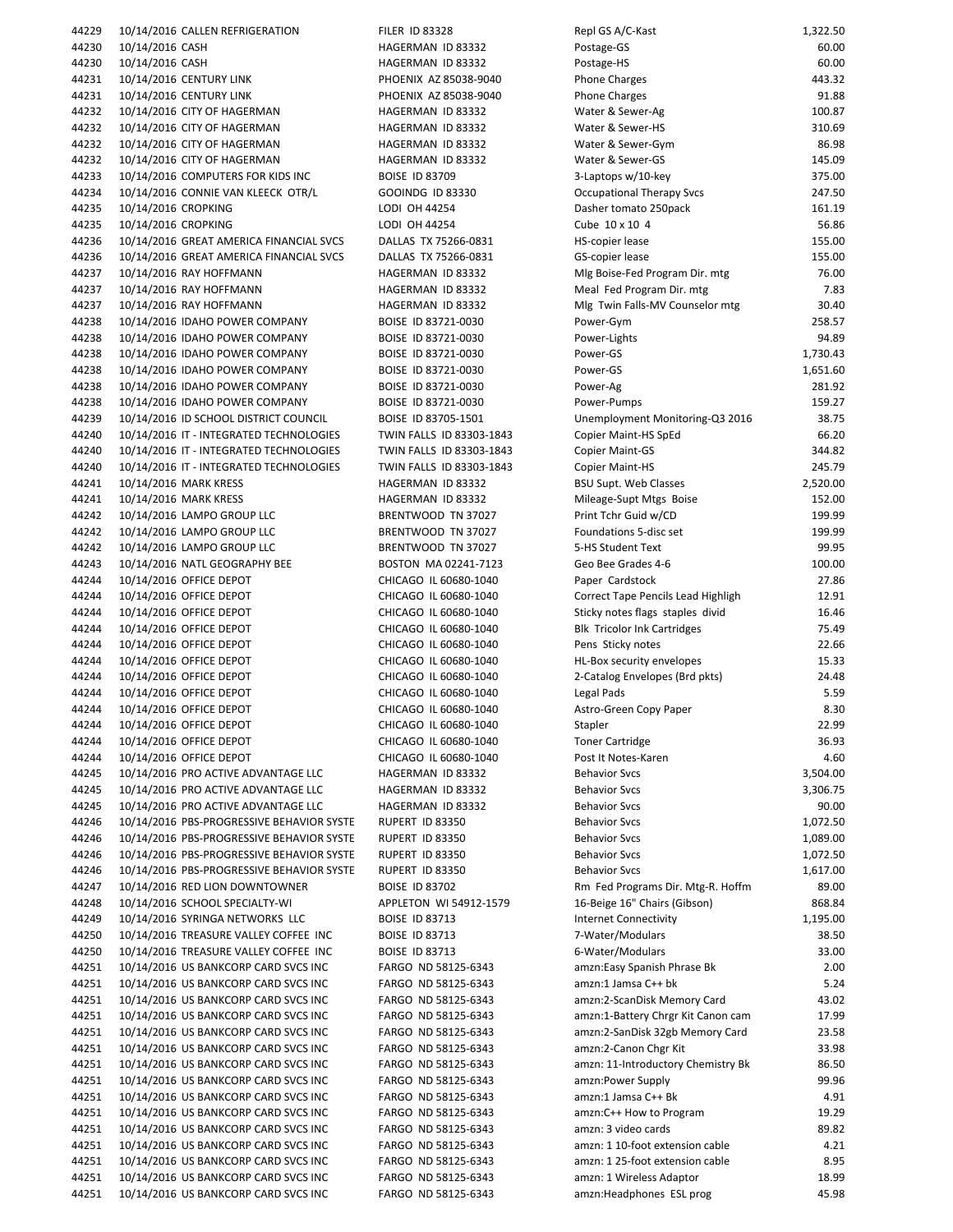| 44251 | 10/14/2016 US BANKCORP CARD SVCS INC  | FARGO ND 58125-6343   | amzn:Samsung SSD HDrv          | 176.96   |
|-------|---------------------------------------|-----------------------|--------------------------------|----------|
|       |                                       |                       |                                |          |
| 44251 | 10/14/2016 US BANKCORP CARD SVCS INC  | FARGO ND 58125-6343   | amzn:HP Printer/Fax            | 325.00   |
| 44251 | 10/14/2016 US BANKCORP CARD SVCS INC  | FARGO ND 58125-6343   | amzn:1 Jamsa C++ bk            | 4.92     |
| 44251 | 10/14/2016 US BANKCORP CARD SVCS INC  | FARGO ND 58125-6343   | amzn:3 Jamsa C++ bk            | 14.73    |
| 44251 | 10/14/2016 US BANKCORP CARD SVCS INC  | FARGO ND 58125-6343   | amzn: C++ for Programmers      | 47.25    |
|       |                                       |                       |                                |          |
| 44251 | 10/14/2016 US BANKCORP CARD SVCS INC  | FARGO ND 58125-6343   | InkjetSS-2 Brthr Toners SpEd   | 32.22    |
| 44251 | 10/14/2016 US BANKCORP CARD SVCS INC  | FARGO ND 58125-6343   | InkjetSS-2 HP Toners SpEd      | 32.28    |
| 44251 | 10/14/2016 US BANKCORP CARD SVCS INC  | FARGO ND 58125-6343   | amzn:1-Fellows Shrdr Oil       | 6.11     |
| 44251 | 10/14/2016 US BANKCORP CARD SVCS INC  | FARGO ND 58125-6343   | <b>HS Library Books</b>        | 276.28   |
|       |                                       |                       |                                |          |
| 44252 | 10/14/2016 VALLEY WIDE COOP INC       | JEROME ID 83338-6138  | LPgas-HS 300.1g 09/20/16       | 294.10   |
| 44253 | 10/14/2016 VERIZON WIRELESS           | DALLAS TX 75266-0108  | Cell Phone-D. Knapp            | 53.00    |
| 44253 | 10/14/2016 VERIZON WIRELESS           | DALLAS TX 75266-0108  | Internatnl Svc Fee-D. Knapp    | 0.25     |
| 44253 | 10/14/2016 VERIZON WIRELESS           | DALLAS TX 75266-0108  | Cell Phone-M. Cottam           | 53.00    |
|       |                                       |                       |                                |          |
| 44253 | 10/14/2016 VERIZON WIRELESS           | DALLAS TX 75266-0108  | Cell Phone-S. Smith            | 53.00    |
| 44253 | 10/14/2016 VERIZON WIRELESS           | DALLAS TX 75266-0108  | Cell Phone-A. Perkins          | 53.00    |
| 44253 | 10/14/2016 VERIZON WIRELESS           | DALLAS TX 75266-0108  | 3 Cell Phones-reimb M. Cottam  | 899.97   |
| 44253 | 10/14/2016 VERIZON WIRELESS           | DALLAS TX 75266-0108  | Hold Phone pyment              | (899.97) |
|       |                                       |                       |                                | 26.52    |
| 44253 | 10/14/2016 VERIZON WIRELESS           | DALLAS TX 75266-0108  | Cell Phone-C. Jackson          |          |
| 44253 | 10/14/2016 VERIZON WIRELESS           | DALLAS TX 75266-0108  | Cell Phone-M. Kress            | 53.00    |
| 44253 | 10/14/2016 VERIZON WIRELESS           | DALLAS TX 75266-0108  | Cell Phone-T. Mills            | 53.00    |
| 44254 | 10/14/2016 WWS-WESTERN WASTE SERVICES | JEROME ID 83338       | Rentals-trash containers-Sept  | 256.06   |
| 44255 | 10/14/2016 ZIGGY EXPRESS HAGERMAN     | <b>BLISS ID 83314</b> | Unleaded Fuel-Mower 11.355g    | 28.38    |
|       |                                       |                       |                                |          |
| 44255 | 10/14/2016 ZIGGY EXPRESS HAGERMAN     | <b>BLISS ID 83314</b> | Fuel-Ag Van                    | 42.78    |
| 44255 | 10/14/2016 ZIGGY EXPRESS HAGERMAN     | <b>BLISS ID 83314</b> | Oil-Ag Van                     | 3.89     |
| 44255 | 10/14/2016 ZIGGY EXPRESS HAGERMAN     | <b>BLISS ID 83314</b> | Fuel                           | 25.31    |
| 44285 | 10/19/2016 AMERICAN FIDELITY CO - HSA |                       | Am Fidelity - HSA Svg - 102016 | 9.80     |
|       |                                       |                       |                                |          |
| 44285 | 10/19/2016 AMERICAN FIDELITY CO - HSA |                       | Am Fidelity - HSA Svg - 102016 | 84.30    |
| 44285 | 10/19/2016 AMERICAN FIDELITY CO - HSA |                       | Am Fidelity - HSA Svg - 102016 | 20.24    |
| 44285 | 10/19/2016 AMERICAN FIDELITY CO - HSA |                       | Am Fidelity - HSA Svg - 102016 | 163.16   |
| 44285 | 10/19/2016 AMERICAN FIDELITY CO - HSA |                       | Am Fidelity - HSA Svg - 102016 | 138.56   |
|       |                                       |                       |                                |          |
| 44285 | 10/19/2016 AMERICAN FIDELITY CO - HSA |                       | Am Fidelity - HSA Svg - 102016 | 5.44     |
| 44286 | 10/19/2016 BLUE CROSS OF IDAHO        | BOISE ID 83707-0948   | ** VOID **                     | $\omega$ |
| 44287 | 10/19/2016 HJSD - IRS                 |                       | IRS-Fica - 102016              | 173.95   |
| 44287 | 10/19/2016 HJSD - IRS                 |                       | IRS-Fica - 102016              | 245.08   |
|       |                                       |                       |                                |          |
| 44287 | 10/19/2016 HJSD - IRS                 |                       | IRS-Fica - 102016              | 20.72    |
| 44287 | 10/19/2016 HJSD - IRS                 |                       | IRS-Fica - 102016              | 35.08    |
| 44287 | 10/19/2016 HJSD - IRS                 |                       | IRS-Fica - 102016              | 259.10   |
| 44287 | 10/19/2016 HJSD - IRS                 |                       | IRS-Fica - 102016              | 0.16     |
|       |                                       |                       |                                |          |
| 44287 | 10/19/2016 HJSD - IRS                 |                       | IRS-Fica - 102016              | 17.61    |
| 44287 | 10/19/2016 HJSD - IRS                 |                       | IRS-Medicare - 102016          | 43.52    |
| 44287 | 10/19/2016 HJSD - IRS                 |                       | IRS-Medicare - 102016          | 13.94    |
| 44287 | 10/19/2016 HJSD - IRS                 |                       | IRS-Fica - 102016              | 407.02   |
| 44287 | 10/19/2016 HJSD - IRS                 |                       |                                | 114.80   |
|       |                                       |                       | IRS-Fica - 102016              |          |
| 44287 | 10/19/2016 HJSD - IRS                 |                       | IRS-Medicare - 102016          | 34.48    |
| 44287 | 10/19/2016 HJSD - IRS                 |                       | IRS-Fica - 102016              | 51.02    |
| 44287 | 10/19/2016 HJSD - IRS                 |                       | IRS-Fica - 102016              | 105.44   |
| 44287 | 10/19/2016 HJSD - IRS                 |                       | IRS-Fica - 102016              | 703.31   |
|       |                                       |                       |                                |          |
| 44287 | 10/19/2016 HJSD - IRS                 |                       | IRS-Medicare - 102016          | 229.05   |
| 44287 | 10/19/2016 HJSD - IRS                 |                       | IRS-Medicare - 102016          | 17.56    |
| 44287 | 10/19/2016 HJSD - IRS                 |                       | IRS-Fica - 102016              | 2,274.97 |
| 44287 | 10/19/2016 HJSD - IRS                 |                       |                                | 3,148.94 |
|       |                                       |                       | IRS-Fica - 102016              |          |
| 44287 | 10/19/2016 HJSD - IRS                 |                       | IRS-Fica - 102016              | 314.99   |
| 44287 | 10/19/2016 HJSD - IRS                 |                       | IRS-Fica - 102016              | 55.97    |
| 44287 | 10/19/2016 HJSD - IRS                 |                       | IRS-Fica - 102016              | 5.75     |
| 44287 | 10/19/2016 HJSD - IRS                 |                       | IRS-Fica - 102016              | 394.51   |
|       |                                       |                       |                                |          |
| 44287 | 10/19/2016 HJSD - IRS                 |                       | IRS-Fica - 102016              | 687.42   |
| 44287 | 10/19/2016 HJSD - IRS                 |                       | IRS-Fica - 102016              | 247.73   |
| 44287 | 10/19/2016 HJSD - IRS                 |                       | IRS-Fica - 102016              | 81.66    |
| 44288 | 10/19/2016 HJSD - PERSI               |                       | PERSI-Retirement - 102016      | 67.54    |
|       |                                       |                       |                                |          |
| 44288 | 10/19/2016 HJSD - PERSI               |                       | PERSI-Retirement - 102016      | 479.58   |
| 44288 | 10/19/2016 HJSD - PERSI               |                       | PERSI-Retirement - 102016      | 65.00    |
| 44288 | 10/19/2016 HJSD - PERSI               |                       | PERSI-Retirement - 102016      | 27.09    |
| 44288 | 10/19/2016 HJSD - PERSI               |                       | PERSI-Retirement - 102016      | 27.09    |
| 44288 | 10/19/2016 HJSD - PERSI               |                       |                                | 6.66     |
|       |                                       |                       | PERSI-Sick Leave - 102016      |          |
| 44288 | 10/19/2016 HJSD - PERSI               |                       | PERSI-Sick Leave - 102016      | 2.78     |
| 44288 | 10/19/2016 HJSD - PERSI               |                       | PERSI-Sick Leave - 102016      | 2.78     |
| 44288 | 10/19/2016 HJSD - PERSI               |                       | PERSI-Sick Leave - 102016      | 361.17   |
| 44288 | 10/19/2016 HJSD - PERSI               |                       | PERSI-Sick Leave - 102016      | 5.41     |
|       |                                       |                       |                                |          |
| 44288 | 10/19/2016 HJSD - PERSI               |                       | PERSI-Retirement - 102016      | 78.53    |
| 44288 | 10/19/2016 HJSD - PERSI               |                       | PERSI-Sick Leave - 102016      | 8.04     |
| 44288 | 10/19/2016 HJSD - PERSI               |                       | PERSI-Retirement - 102016      | 3,524.45 |
| 44288 | 10/19/2016 HJSD - PERSI               |                       | PERSI-Retirement - 102016      | 4,836.87 |
|       |                                       |                       |                                |          |
| 44288 | 10/19/2016 HJSD - PERSI               |                       | PERSI-Sick Leave - 102016      | 33.50    |

| amzn:Samsung SSD HDrv          | 176.90   |
|--------------------------------|----------|
| amzn:HP Printer/Fax            | 325.00   |
| amzn:1 Jamsa C++ bk            | 4.92     |
| amzn:3 Jamsa C++ bk            | 14.73    |
| amzn: C++ for Programmers      | 47.25    |
|                                | 32.22    |
| InkjetSS-2 Brthr Toners SpEd   |          |
| InkjetSS-2 HP Toners SpEd      | 32.28    |
| amzn:1-Fellows Shrdr Oil       | 6.11     |
| <b>HS Library Books</b>        | 276.28   |
| LPgas-HS 300.1g 09/20/16       | 294.10   |
| Cell Phone-D. Knapp            | 53.00    |
|                                |          |
| Internatnl Svc Fee-D. Knapp    | 0.25     |
| Cell Phone-M. Cottam           | 53.00    |
| Cell Phone-S. Smith            | 53.00    |
| Cell Phone-A. Perkins          | 53.00    |
| 3 Cell Phones-reimb M. Cottam  | 899.97   |
| Hold Phone pyment              | (899.97) |
|                                |          |
| Cell Phone-C. Jackson          | 26.52    |
| Cell Phone-M. Kress            | 53.00    |
| Cell Phone-T. Mills            | 53.00    |
| Rentals-trash containers-Sept  | 256.06   |
| Unleaded Fuel-Mower 11.355g    | 28.38    |
|                                |          |
| Fuel-Ag Van                    | 42.78    |
| Oil-Ag Van                     | 3.89     |
| Fuel                           | 25.31    |
| Am Fidelity - HSA Svg - 102016 | 9.80     |
| Am Fidelity - HSA Svg - 102016 | 84.30    |
|                                | 20.24    |
| Am Fidelity - HSA Svg - 102016 |          |
| Am Fidelity - HSA Svg - 102016 | 163.16   |
| Am Fidelity - HSA Svg - 102016 | 138.56   |
| Am Fidelity - HSA Svg - 102016 | 5.44     |
| ** VOID **                     | ÷,       |
| IRS-Fica - 102016              | 173.95   |
|                                |          |
| IRS-Fica - 102016              | 245.08   |
| IRS-Fica - 102016              | 20.72    |
| IRS-Fica - 102016              | 35.08    |
| IRS-Fica - 102016              | 259.10   |
| IRS-Fica - 102016              | 0.16     |
| IRS-Fica - 102016              | 17.61    |
|                                |          |
| IRS-Medicare - 102016          | 43.52    |
| IRS-Medicare - 102016          | 13.94    |
| IRS-Fica - 102016              | 407.02   |
| IRS-Fica - 102016              | 114.80   |
| IRS-Medicare - 102016          | 34.48    |
|                                |          |
| IRS-Fica - 102016              | 51.02    |
| IRS-Fica - 102016              | 105.44   |
| IRS-Fica - 102016              | 703.31   |
| IRS-Medicare - 102016          | 229.05   |
| IRS-Medicare - 102016          | 17.56    |
| IRS-Fica - 102016              | 2,274.97 |
|                                |          |
| IRS-Fica - 102016              | 3,148.94 |
| IRS-Fica - 102016              | 314.99   |
| IRS-Fica - 102016              | 55.97    |
| IRS-Fica - 102016              | 5.75     |
| IRS-Fica - 102016              | 394.51   |
| IRS-Fica - 102016              | 687.42   |
|                                |          |
| IRS-Fica - 102016              | 247.73   |
| IRS-Fica - 102016              | 81.66    |
| PERSI-Retirement - 102016      | 67.54    |
| PERSI-Retirement - 102016      | 479.58   |
| PERSI-Retirement - 102016      | 65.00    |
|                                |          |
| PERSI-Retirement - 102016      | 27.09    |
| PERSI-Retirement - 102016      | 27.09    |
| PERSI-Sick Leave - 102016      | 6.66     |
| PERSI-Sick Leave - 102016      | 2.78     |
| PERSI-Sick Leave - 102016      | 2.78     |
| PERSI-Sick Leave - 102016      | 361.17   |
|                                |          |
| PERSI-Sick Leave - 102016      | 5.41     |
| PERSI-Retirement - 102016      | 78.53    |
| PERSI-Sick Leave - 102016      | 8.04     |
| PERSI-Retirement - 102016      | 3,524.45 |
| PERSI-Retirement - 102016      | 4,836.87 |
| PERSI-Sick Leave - 102016      | 33.50    |
|                                |          |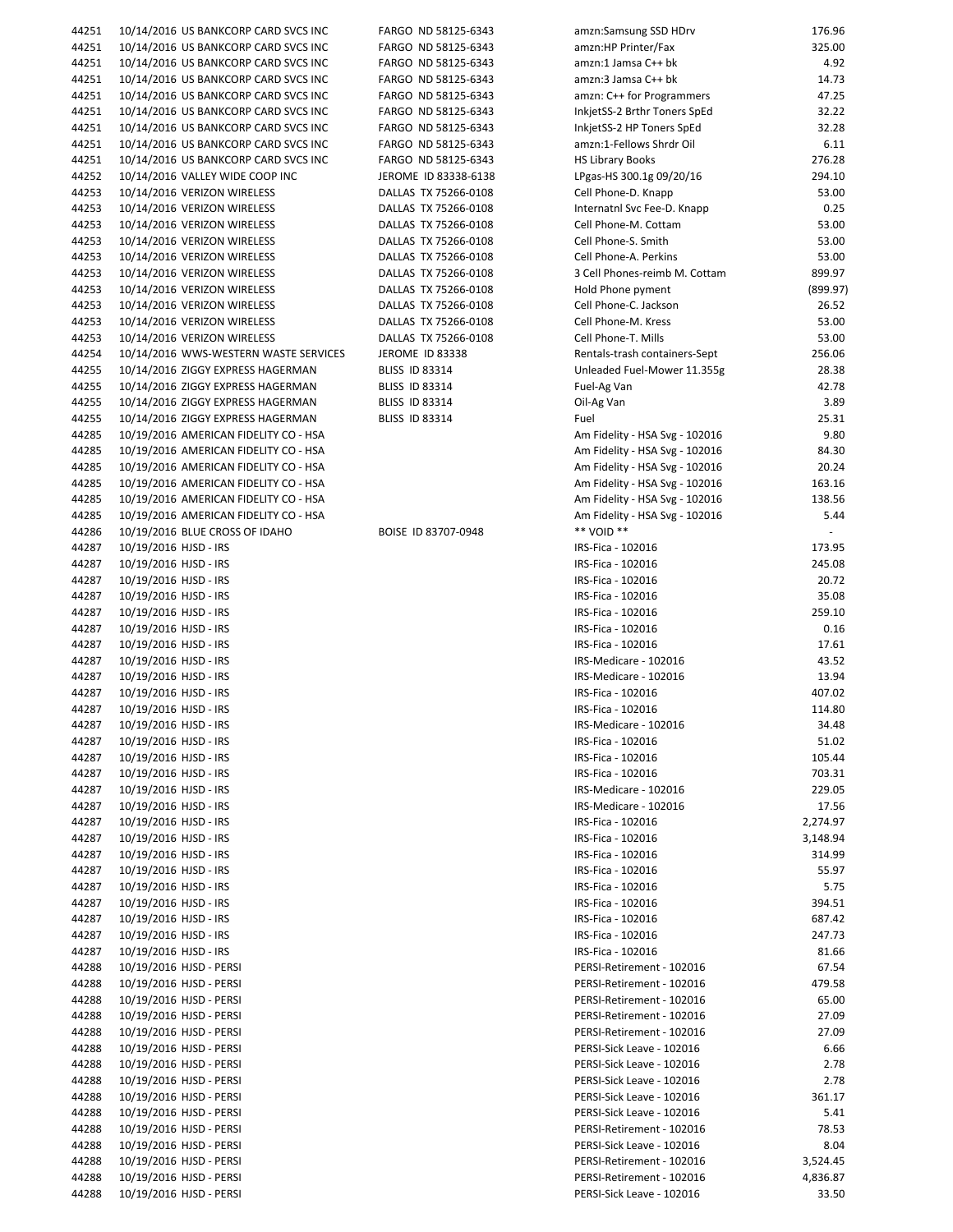| 44288          | 10/19/2016 HJSD - PERSI                                          |                                            | PERSI-Retirement - 102016                  | 1,197.34         |
|----------------|------------------------------------------------------------------|--------------------------------------------|--------------------------------------------|------------------|
| 44288          | 10/19/2016 HJSD - PERSI                                          |                                            | PERSI-Sick Leave - 102016                  | 122.69           |
| 44288          | 10/19/2016 HJSD - PERSI                                          |                                            | PERSI-Sick Leave - 102016                  | 466.43           |
| 44288          |                                                                  |                                            |                                            |                  |
|                | 10/19/2016 HJSD - PERSI                                          |                                            | PERSI-Sick Leave - 102016                  | 77.46            |
| 44288          | 10/19/2016 HJSD - PERSI                                          |                                            | PERSI-Retirement - 102016                  | 285.15           |
| 44288          | 10/19/2016 HJSD - PERSI                                          |                                            | PERSI-Sick Leave - 102016                  | 29.21            |
| 44288          | 10/19/2016 HJSD - PERSI                                          |                                            | PERSI-Sick Leave - 102016                  | 14.50            |
| 44288          | 10/19/2016 HJSD - PERSI                                          |                                            | PERSI-Retirement - 102016                  | 30.60            |
|                |                                                                  |                                            |                                            |                  |
| 44288          | 10/19/2016 HJSD - PERSI                                          |                                            | PERSI-Sick Leave - 102016                  | 3.14             |
| 44288          | 10/19/2016 HJSD - PERSI                                          |                                            | PERSI-Sick Leave - 102016                  | 49.15            |
| 44288          | 10/19/2016 HJSD - PERSI                                          |                                            | PERSI-Sick Leave - 102016                  | 8.49             |
| 44288          | 10/19/2016 HJSD - PERSI                                          |                                            | PERSI-Sick Leave - 102016                  | 0.02             |
|                |                                                                  |                                            |                                            |                  |
| 44288          | 10/19/2016 HJSD - PERSI                                          |                                            | PERSI-Sick Leave - 102016                  | 5.36             |
| 44288          | 10/19/2016 HJSD - PERSI                                          |                                            | PERSI-Retirement - 102016                  | 755.90           |
| 44288          | 10/19/2016 HJSD - PERSI                                          |                                            | PERSI-Retirement - 102016                  | 82.80            |
| 44288          | 10/19/2016 HJSD - PERSI                                          |                                            | PERSI-Retirement - 102016                  | 8.90             |
| 44288          | 10/19/2016 HJSD - PERSI                                          |                                            | PERSI-Retirement - 102016                  | 162.25           |
|                |                                                                  |                                            |                                            |                  |
| 44288          | 10/19/2016 HJSD - PERSI                                          |                                            | PERSI-Retirement - 102016                  | 687.91           |
| 44288          | 10/19/2016 HJSD - PERSI                                          |                                            | PERSI-Retirement - 102016                  | 141.50           |
| 44288          | 10/19/2016 HJSD - PERSI                                          |                                            | PERSI-Retirement - 102016                  | 260.86           |
| 44288          | 10/19/2016 HJSD - PERSI                                          |                                            | PERSI-Retirement - 102016                  | 367.75           |
|                |                                                                  |                                            |                                            |                  |
| 44288          | 10/19/2016 HJSD - PERSI                                          |                                            | PERSI-Retirement - 102016                  | 30.98            |
| 44288          | 10/19/2016 HJSD - PERSI                                          |                                            | PERSI-Retirement - 102016                  | 52.88            |
| 44288          | 10/19/2016 HJSD - PERSI                                          |                                            | PERSI-Retirement - 102016                  | 326.91           |
| 44288          | 10/19/2016 HJSD - PERSI                                          |                                            | PERSI-Retirement - 102016                  | 0.23             |
| 44288          | 10/19/2016 HJSD - PERSI                                          |                                            | PERSI-Retirement - 102016                  | 52.27            |
|                |                                                                  |                                            |                                            |                  |
| 44288          | 10/19/2016 HJSD - PERSI                                          |                                            | PERSI-Retirement - 102016                  | 1,071.57         |
| 44288          | 10/19/2016 HJSD - PERSI                                          |                                            | PERSI-Retirement - 102016                  | 420.01           |
| 44288          | 10/19/2016 HJSD - PERSI                                          |                                            | PERSI-Sick Leave - 102016                  | 0.91             |
| 44288          | 10/19/2016 HJSD - PERSI                                          |                                            | PERSI-Sick Leave - 102016                  | 16.63            |
|                |                                                                  |                                            |                                            | 70.50            |
| 44288          | 10/19/2016 HJSD - PERSI                                          |                                            | PERSI-Sick Leave - 102016                  |                  |
| 44288          | 10/19/2016 HJSD - PERSI                                          |                                            | PERSI-Sick Leave - 102016                  | 43.04            |
| 44288          | 10/19/2016 HJSD - PERSI                                          |                                            | PERSI-Sick Leave - 102016                  | 26.74            |
| 44288          | 10/19/2016 HJSD - PERSI                                          |                                            | PERSI-Sick Leave - 102016                  | 37.69            |
| 44288          | 10/19/2016 HJSD - PERSI                                          |                                            | PERSI-Sick Leave - 102016                  | 3.17             |
|                |                                                                  |                                            |                                            |                  |
| 44288          | 10/19/2016 HJSD - PERSI                                          |                                            | PERSI-Sick Leave - 102016                  | 109.79           |
| 44288          | 10/19/2016 HJSD - PERSI                                          |                                            | PERSI-Sick Leave - 102016                  | 6.92             |
| 44289          | 10/19/2016 KARRIE JAYO                                           | HAGERMAN ID 83332                          | Mlg-Boise SuperConf                        | 76.00            |
| 44290          | 10/19/2016 SDE-STATE DEPT OF EDUCATION                           | BOISE ID 83750-0027                        | ** VOID **                                 |                  |
|                |                                                                  |                                            |                                            |                  |
| 44291          | 10/19/2016 STANDARD INSURANCE CO.                                | PORTLAND OR 97228-6367                     | Standard-Life - 102016                     | 8.18             |
| 44291          | 10/19/2016 STANDARD INSURANCE CO.                                | PORTLAND OR 97228-6367                     | Standard-Life - 102016                     | 0.16             |
| 44291          | 10/19/2016 STANDARD INSURANCE CO.                                | PORTLAND OR 97228-6367                     | Standard-Life - 102016                     | 2.21             |
| 44291          | 10/19/2016 STANDARD INSURANCE CO.                                | PORTLAND OR 97228-6367                     | Standard-Life - 102016                     | 33.55            |
| 44291          | 10/19/2016 STANDARD INSURANCE CO.                                | PORTLAND OR 97228-6367                     | Standard-Life - 102016                     | 0.41             |
|                |                                                                  |                                            |                                            |                  |
| 44291          | 10/19/2016 STANDARD INSURANCE CO.                                | PORTLAND OR 97228-6367                     | Standard-Life - 102016                     | 4.59             |
| 44291          | 10/19/2016 STANDARD INSURANCE CO.                                | PORTLAND OR 97228-6367                     | Standard-Life - 102016                     | 0.40             |
| 44291          | 10/19/2016 STANDARD INSURANCE CO.                                | PORTLAND OR 97228-6367                     | Standard-Life - 102016                     | 0.80             |
| 44291          | 10/19/2016 STANDARD INSURANCE CO.                                | PORTLAND OR 97228-6367                     | Standard-Life - 102016                     | 46.03            |
|                |                                                                  | PORTLAND OR 97228-6367                     |                                            | 3.73             |
| 44291          | 10/19/2016 STANDARD INSURANCE CO.                                |                                            | Standard-Life - 102016                     |                  |
| 44291          | 10/19/2016 STANDARD INSURANCE CO.                                | PORTLAND OR 97228-6367                     | Standard-Life - 102016                     | 0.47             |
| 44291          | 10/19/2016 STANDARD INSURANCE CO.                                | PORTLAND OR 97228-6367                     | Standard-Life - 102016                     | 2.00             |
| 44291          | 10/19/2016 STANDARD INSURANCE CO.                                | PORTLAND OR 97228-6367                     | Standard-Life - 102016                     | 0.24             |
| 44291          | 10/19/2016 STANDARD INSURANCE CO.                                | PORTLAND OR 97228-6367                     | Standard-Life - 102016                     | 9.70             |
|                |                                                                  |                                            |                                            |                  |
| 44291          | 10/19/2016 STANDARD INSURANCE CO.                                | PORTLAND OR 97228-6367                     | Standard-Life - 102016                     | 0.96             |
| 44291          | 10/19/2016 STANDARD INSURANCE CO.                                | PORTLAND OR 97228-6367                     | Standard-Life - 102016                     | 0.01             |
| 44291          | 10/19/2016 STANDARD INSURANCE CO.                                | PORTLAND OR 97228-6367                     | Standard-Life - 102016                     | 3.51             |
| 44291          | 10/19/2016 STANDARD INSURANCE CO.                                | PORTLAND OR 97228-6367                     | Standard-Life - 102016                     | 15.92            |
| 44291          | 10/19/2016 STANDARD INSURANCE CO.                                | PORTLAND OR 97228-6367                     | Standard-Life - 102016                     | 13.74            |
|                |                                                                  |                                            |                                            |                  |
| 44291          | 10/19/2016 STANDARD INSURANCE CO.                                | PORTLAND OR 97228-6367                     | Standard-Life - 102016                     | 0.75             |
| 44291          |                                                                  |                                            |                                            |                  |
|                | 10/19/2016 STANDARD INSURANCE CO.                                | PORTLAND OR 97228-6367                     | Standard-Life - 102016                     | 1.11             |
| 44291          | 10/19/2016 STANDARD INSURANCE CO.                                | PORTLAND OR 97228-6367                     | Standard-Life - 102016                     | 4.81             |
|                |                                                                  |                                            |                                            |                  |
| 44291          | 10/19/2016 STANDARD INSURANCE CO.                                | PORTLAND OR 97228-6367                     | Standard-Life - 102016                     | 6.88             |
| 44292          | 10/19/2016 US POSTMASTER                                         | HAGERMAN ID 83332                          | Stamps-College Career                      | 47.00            |
| 44293          | 10/24/2016 JAY HAUSER                                            | HAGERMAN ID 83332                          | Oct16 Payroll Dif-stipend drop ins         | 248.48           |
| 44294          | 10/24/2016 BLUE CROSS OF IDAHO                                   | BOISE ID 83707-0948                        | Blue Cross-10/20/16                        | 626.82           |
| 44294          | 10/24/2016 BLUE CROSS OF IDAHO                                   | BOISE ID 83707-0948                        | Blue Cross-10/20/16                        | 54.22            |
|                |                                                                  |                                            |                                            |                  |
| 44294          | 10/24/2016 BLUE CROSS OF IDAHO                                   | BOISE ID 83707-0948                        | Blue Cross-10/20/16                        | 508.11           |
| 44294          | 10/24/2016 BLUE CROSS OF IDAHO                                   | BOISE ID 83707-0948                        | Blue Cross-10/20/16 HSA                    | 110.77           |
| 44294          | 10/24/2016 BLUE CROSS OF IDAHO                                   | BOISE ID 83707-0948                        | Blue Cross-J.Hauser (Ded chk)              | (201.85          |
| 44294          | 10/24/2016 BLUE CROSS OF IDAHO                                   | BOISE ID 83707-0948                        | Blue Cross-J.Hauser (Ben chk)              | (343.70          |
| 44294          | 10/24/2016 BLUE CROSS OF IDAHO                                   | BOISE ID 83707-0948                        | Blue Cross-10/20/16 HSA                    | 53.60            |
|                |                                                                  |                                            |                                            |                  |
| 44294<br>44294 | 10/24/2016 BLUE CROSS OF IDAHO<br>10/24/2016 BLUE CROSS OF IDAHO | BOISE ID 83707-0948<br>BOISE ID 83707-0948 | Blue Cross-10/20/16<br>Blue Cross-10/20/16 | 938.46<br>290.99 |

| <b>ERSI-Retirement - 102016</b>                              | 1,197.34                 |
|--------------------------------------------------------------|--------------------------|
| ERSI-Sick Leave - 102016                                     | 122.69                   |
| ERSI-Sick Leave - 102016                                     | 466.43                   |
| ERSI-Sick Leave - 102016                                     | 77.46                    |
| ERSI-Retirement - 102016'                                    | 285.15                   |
| ERSI-Sick Leave - 102016                                     | 29.21                    |
| ERSI-Sick Leave - 102016                                     | 14.50                    |
| ERSI-Retirement - 102016'<br>ERSI-Sick Leave - 102016        | 30.60<br>3.14            |
| ERSI-Sick Leave - 102016                                     | 49.15                    |
| ERSI-Sick Leave - 102016                                     | 8.49                     |
| ERSI-Sick Leave - 102016                                     | 0.02                     |
| ERSI-Sick Leave - 102016                                     | 5.36                     |
| ERSI-Retirement - 102016'                                    | 755.90                   |
| ERSI-Retirement - 102016                                     | 82.80                    |
| ERSI-Retirement - 102016'                                    | 8.90                     |
| ERSI-Retirement - 102016'                                    | 162.25                   |
| ERSI-Retirement - 102016'                                    | 687.91                   |
| ERSI-Retirement - 102016'                                    | 141.50                   |
| ERSI-Retirement - 102016                                     | 260.86                   |
| ERSI-Retirement - 102016'                                    | 367.75                   |
| <b>ERSI-Retirement - 102016</b>                              | 30.98                    |
| ERSI-Retirement - 102016                                     | 52.88                    |
| ERSI-Retirement - 102016'<br><b>ERSI-Retirement - 102016</b> | 326.91<br>0.23           |
| ERSI-Retirement - 102016                                     | 52.27                    |
| ERSI-Retirement - 102016                                     | 1,071.57                 |
| ERSI-Retirement - 102016'                                    | 420.01                   |
| ERSI-Sick Leave - 102016                                     | 0.91                     |
| ERSI-Sick Leave - 102016                                     | 16.63                    |
| ERSI-Sick Leave - 102016                                     | 70.50                    |
| ERSI-Sick Leave - 102016                                     | 43.04                    |
| ERSI-Sick Leave - 102016                                     | 26.74                    |
| ERSI-Sick Leave - 102016                                     | 37.69                    |
| ERSI-Sick Leave - 102016                                     | 3.17                     |
| ERSI-Sick Leave - 102016<br>ERSI-Sick Leave - 102016         | 109.79<br>6.92           |
| Alg-Boise SuperConf                                          | 76.00                    |
| ** VOID **                                                   | $\overline{\phantom{m}}$ |
| tandard-Life - 102016                                        | 8.18                     |
| itandard-Life - 102016                                       | 0.16                     |
| itandard-Life - 102016                                       | 2.21                     |
| itandard-Life - 102016                                       | 33.55                    |
| itandard-Life - 102016                                       | 0.41                     |
| itandard-Life - 102016                                       | 4.59                     |
| itandard-Life - 102016<br>itandard-Life - 102016             | 0.40                     |
| itandard-Life - 102016                                       | 0.80<br>46.03            |
| tandard-Life - 102016                                        | 3.73                     |
| itandard-Life - 102016                                       | 0.47                     |
| itandard-Life - 102016                                       | 2.00                     |
| itandard-Life - 102016                                       | 0.24                     |
| itandard-Life - 102016                                       | 9.70                     |
| tandard-Life - 102016                                        | 0.96                     |
| itandard-Life - 102016                                       | 0.01                     |
| itandard-Life - 102016                                       | 3.51                     |
| itandard-Life - 102016                                       | 15.92                    |
| itandard-Life - 102016<br>itandard-Life - 102016             | 13.74<br>0.75            |
| itandard-Life - 102016                                       | 1.11                     |
| itandard-Life - 102016                                       | 4.81                     |
| itandard-Life - 102016                                       | 6.88                     |
| tamps-College Career                                         | 47.00                    |
| Oct16 Payroll Dif-stipend drop ins                           | 248.48                   |
| 3lue Cross-10/20/16                                          |                          |
| 3lue Cross-10/20/16                                          | 626.82                   |
|                                                              | 54.22                    |
| Blue Cross-10/20/16                                          | 508.11                   |
| Blue Cross-10/20/16 HSA                                      | 110.77                   |
| Ilue Cross-J.Hauser (Ded chk)                                | (201.85)                 |
| Blue Cross-J.Hauser (Ben chk)                                | (343.70)                 |
| Blue Cross-10/20/16 HSA<br>3lue Cross-10/20/16               | 53.60<br>938.46          |